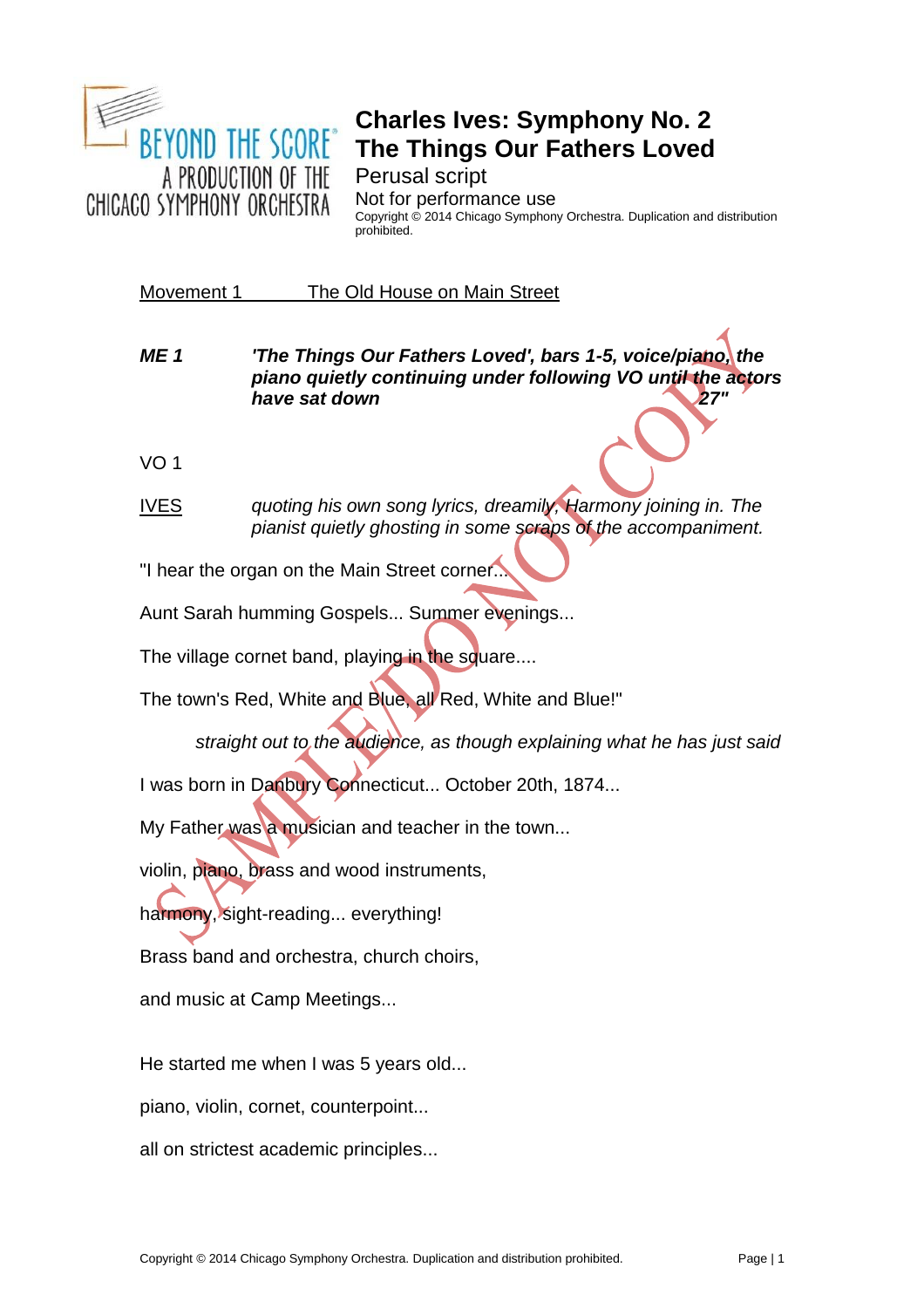Experiment, he said... experiment could come later!

One day - I was 8 - he found me banging drum-rhythms on the piano...

"It's all right to do that, Charlie...

but only if you know what you are doing."

And he marched me to the barber, Mr Schleyer...

(he'd played drums in Father's band in the Civil War...)

and Schleyer gave me an upended tub... and a couple of sticks

and sat me under the shelf with the shaving mugs,

and taught me the double-roll

and all the stuff a drummer has to know.

I went to study organ when I was 11...

and by 14, I was the organist at Second Congregational...

### HARMONY

The youngest salaried church organist in Connecticut!



#### IVES

If I have done anything good in music, of one thing I am certain:

it was, first, because of my father, and second, because of my wife...

#### HARMONY

Charlie...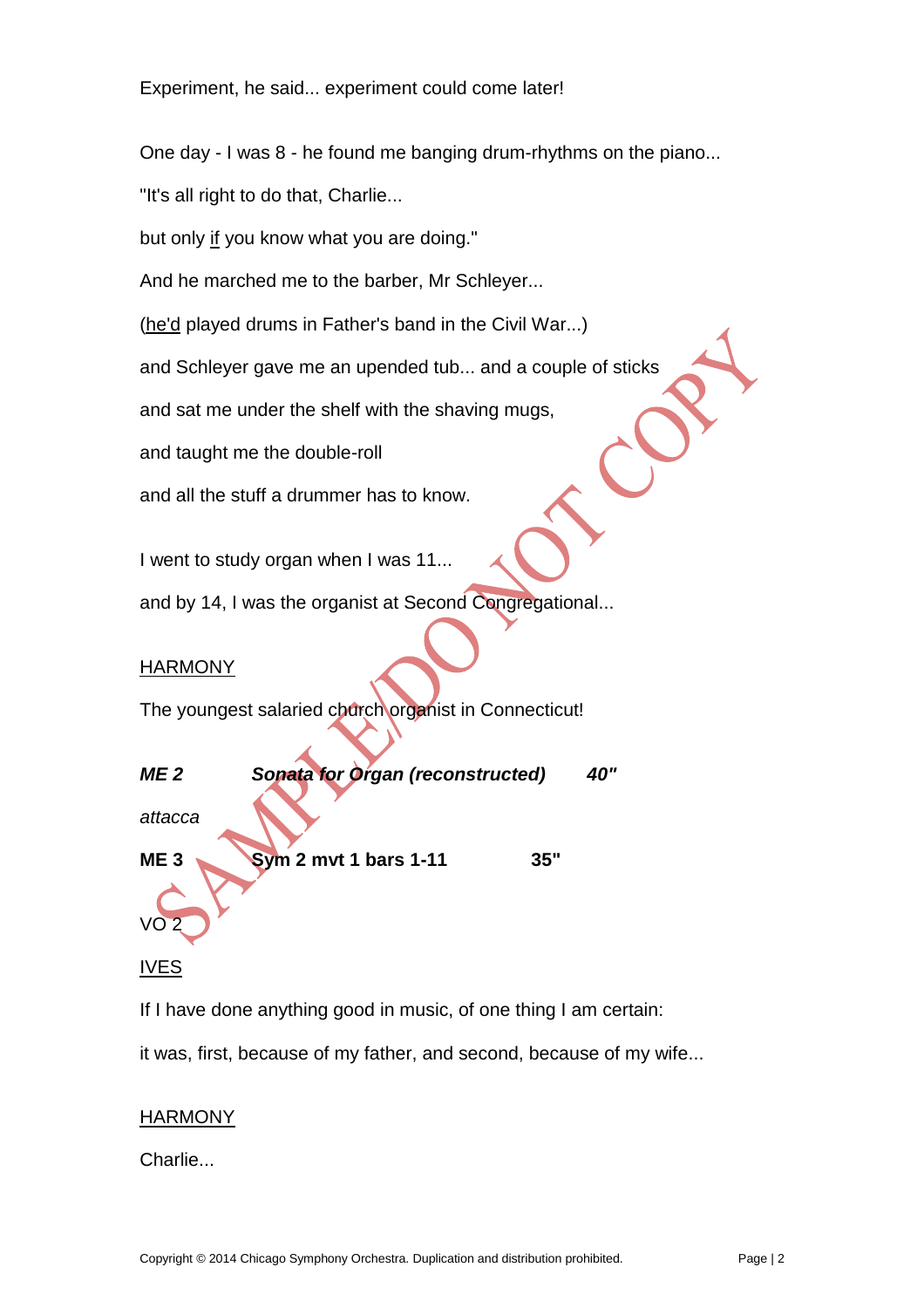#### IVES

What she has done for me, I won't tell you, because she won't let me...

But what he did for me...

He had a reverence, a devotion for music...

and a belief that everyone was born with at least one germ of musical talent...

And he started all the children of the family

- and most of the children of the town for that matter -

on Bach... and Stephen Foster.

*ME 4 begins; Ives continues speaking over the music* That way he put a love of music into the heart of many a boy who might have gone without it but for him...

| <b>ME4</b>             | "Massa's in de Cold Ground", piano and voices 48"                     |
|------------------------|-----------------------------------------------------------------------|
| attacca                |                                                                       |
| <b>ME 5</b>            | Sym 2 mvt 1 bar 7 to 3rd beat of bar 24<br>53"                        |
|                        |                                                                       |
| VO <sub>3</sub>        |                                                                       |
| <b>IVES</b>            |                                                                       |
|                        |                                                                       |
|                        | When my younger brother Moss was born - I was less than 2 years old - |
|                        | Mother didn't want confusion,                                         |
|                        | so she sent Father out back to the barn to practise his fiddle!       |
| And I went up with him |                                                                       |
|                        |                                                                       |

## *ME 6 "Pig Town Fling" on fiddle and piano, first 8 bars 12"*

VO 4

#### IVES

I sat there in Uncle Joe's buggy, playing with the whip...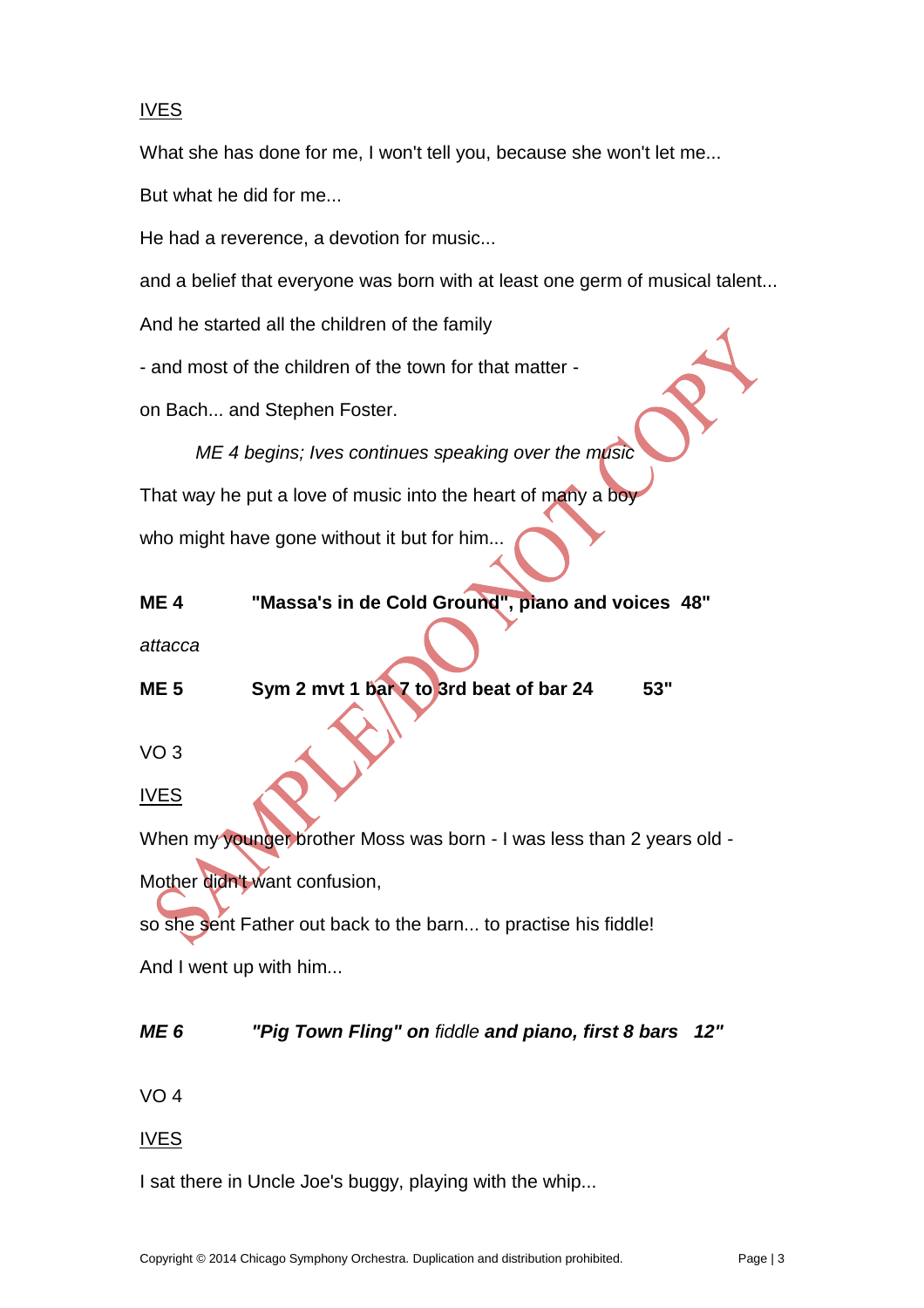#### **HARMONY**

Aunt Amelia said you'd sit for hours at a time!

*ME 7 Bars 9-16 of "Pig Town", fiddle and piano 14"*

*attacca*

**ME 8 Sym 2 mvt 1, from bar 23 to the end of 32 28"**

VO 5

IVES

I wrote this symphony long long ago, some of it even in college...

*[to the conductor and the orchestra]*

and for that reason you'll find it can be played quite readily

and will take but little rehearsal...

which can't be said of some of my other scores.

The themes sometimes suggest Gospel Hymns... and Old Steve Foster...

**ME 9 Sym 2 mvt 1, from bar 33 to second beat of bar 36, bassoons, cellos and basses only. 12"** *attacca ME 10 "Old Black Joe", piano and voices, 9 bars 23"*

VO 6

IVES

Now some 'nice' people,

when they hear the words "Gospel Hymns" or "Stephen Foster",

say "Mercy Me!"...

and a little high-brow smile creeps over their brow!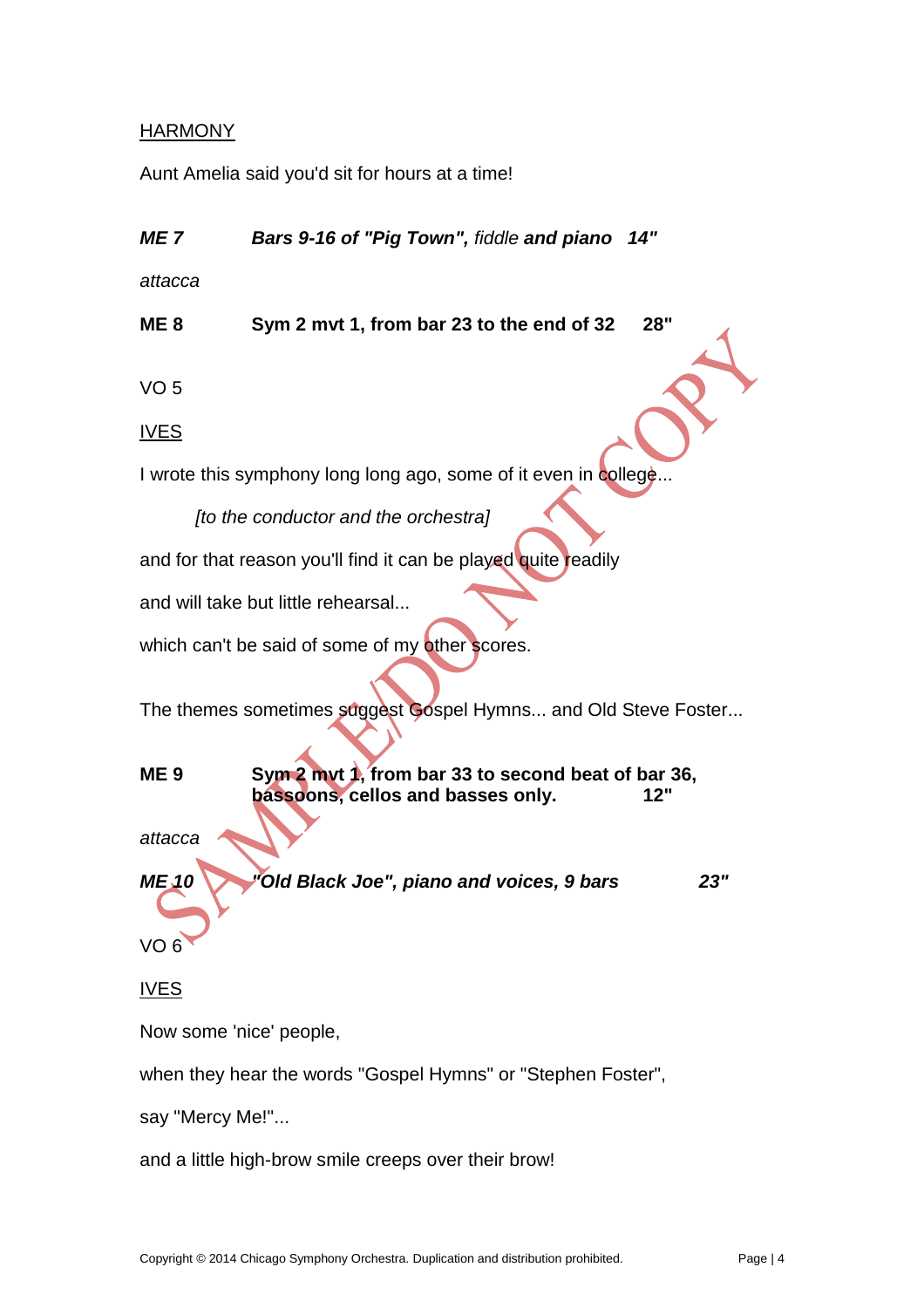## **ME 11 Sym 2 mvt 1, from bar 30 to 42 38"**

VO 7

#### IVES

"Imagine, in a symphony, hearing street tunes...

*Marching through Georgia* or a Moody and Sankey hymn!"

That's what one routine-minded old professor at Yale told me!

Well, I'll say two things here:

(1) That nice professor of music is a musical lily-pad...

And (2), his opinion is based on something

he probably never even heard, seen, or experienced.

He knows nothing of how these things sounded

when they came "blam" off a real man's chest...

"like the rocks were grown".

*ME 12 "Columbia, the Gem of the Ocean", A flat version, first 5 bars, piano and unison voices 22"*

*attacca*

**ME 13 Sym mvt 1, from bar 64 to 78 43"** 

IVES

VO 8

Sounds like Brahms? And why not?

It seems to me, as it did then and ever...

that still today Bach, Beethoven and Brahms

are among the strongest and greatest in all of art...

## **ME 14 Brahms Sym 1, mvt 4, end of bar 271 to end of bar 278 14"**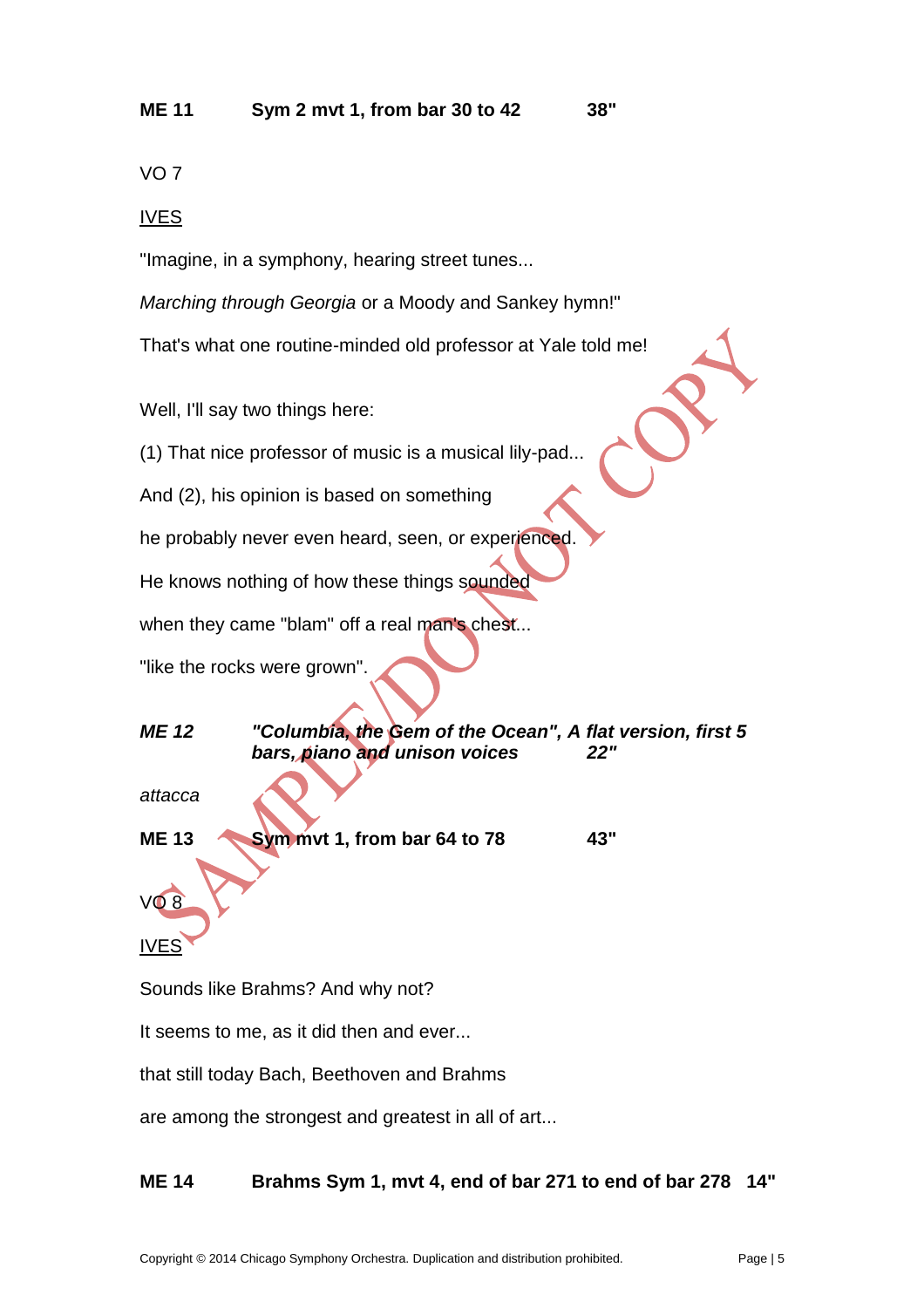VO 9

#### IVES

Brahms! And Beethoven! And Bach!

Father filled me up with the best of classical music!.

And I had to practise... and practise right... and know my lesson...

And then, he'd let us roam a little.

He kept a good balance.

He said: It was good for our minds and for our ears.

### **ME 15 Sym mvt 1, bar 89 to 95 24"**

*attacca*

## *ME 16 Bach, 3-part invention in F minor, piano, bars 16-19 18"*

Movement 2 The Cornet Band on Main Street

VO 10a

IVES

Bach! And it wasn't only Bach...

When I was a boy, I played in Father's brass band...

usually one of the drums.

Practising was done on a rubber-top cheese box...

## *thoughtfully*

And for the rest of my life, in 'thinking up' music,

I've usually had some sort of brass band with wings on it

in back of my mind.

*Recorded music 1 The United States Marine Band, playing The Red, White and Blue, 1897*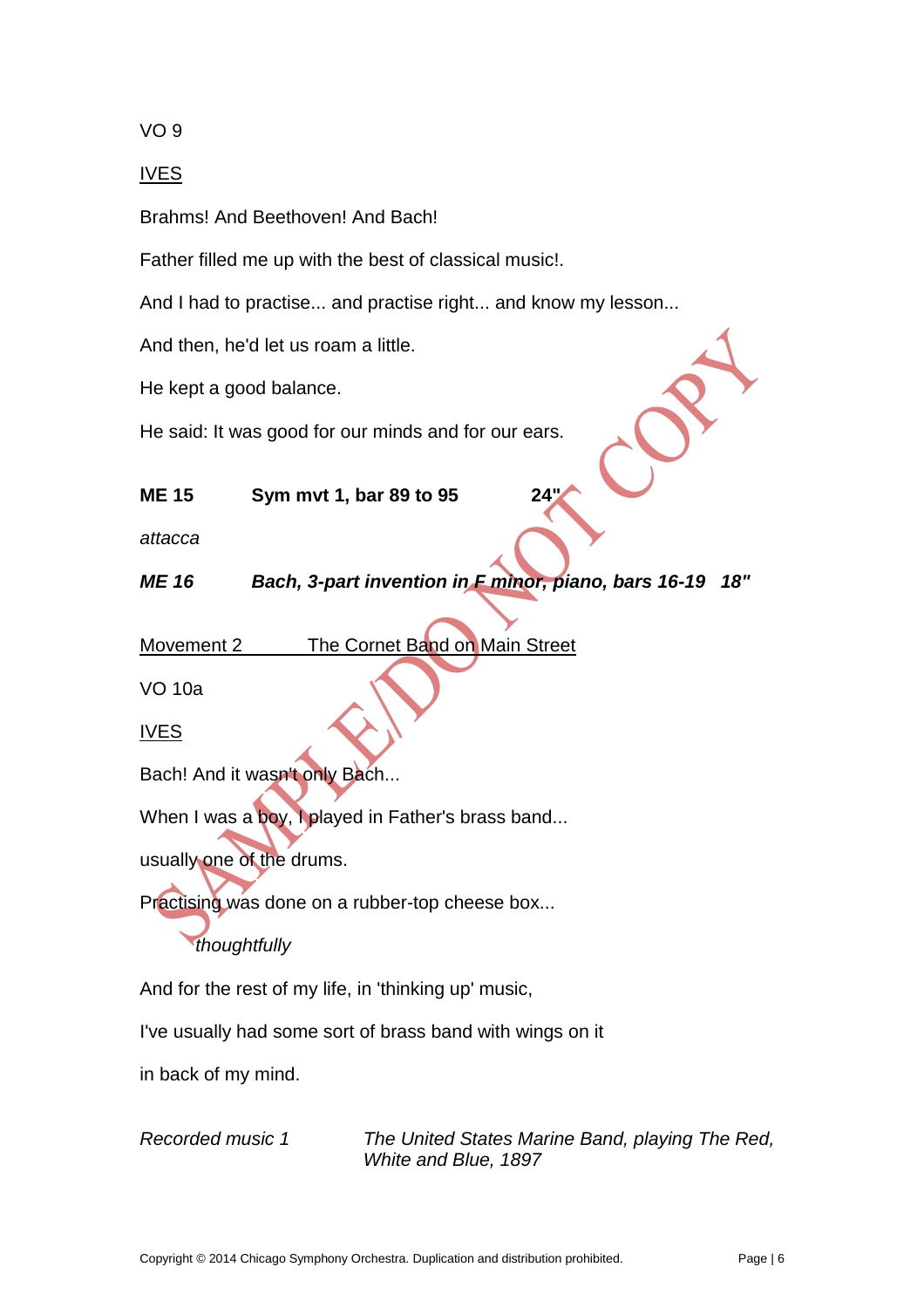#### VO 10b

IVES *[entering over the music, after the second phrase of the tune]*

In those days no New England village

could hold its own without a brass band...

a Cornet Band, they called it!

*[The music has now faded]*

And when Father came back to Danbury from the Civil War,

he found there was no band!

So he undertook to produce one!

He rounded up candidates, and he taught the instruments.

*ME 17 begins*

and in a short time, the 'Danbury Band' was distinguishing itself

at ball games and on holiday parades!

## **ME 17 Sym, bar 109 (2nd 8th) of mvt 1, to bar 7 of mvt 2 36"**

*attacca*

*ME 18a "Wake Nicodemus", for men's voices and piano, starting with piano at bar 4, beat 3, continuing to 3rd beat of bar 8 and breaking suddenly on the 3rd beat ('gold') 14"*



*interrupting* 

Father had a gift. He'd take a familiar tune...

one of the things he played back then, during the war...

and make it mean more than something just usual...

*ME 18b resuming "Wake Nicodemus", for men's voices and piano, starting with piano on 3rd beat of bar 8 (men entering on 4th beat with 'He was reckon'd'), and continuing to 3rd beat of bar 16 and breaking suddenly on 3rd beat ('tree') 20"*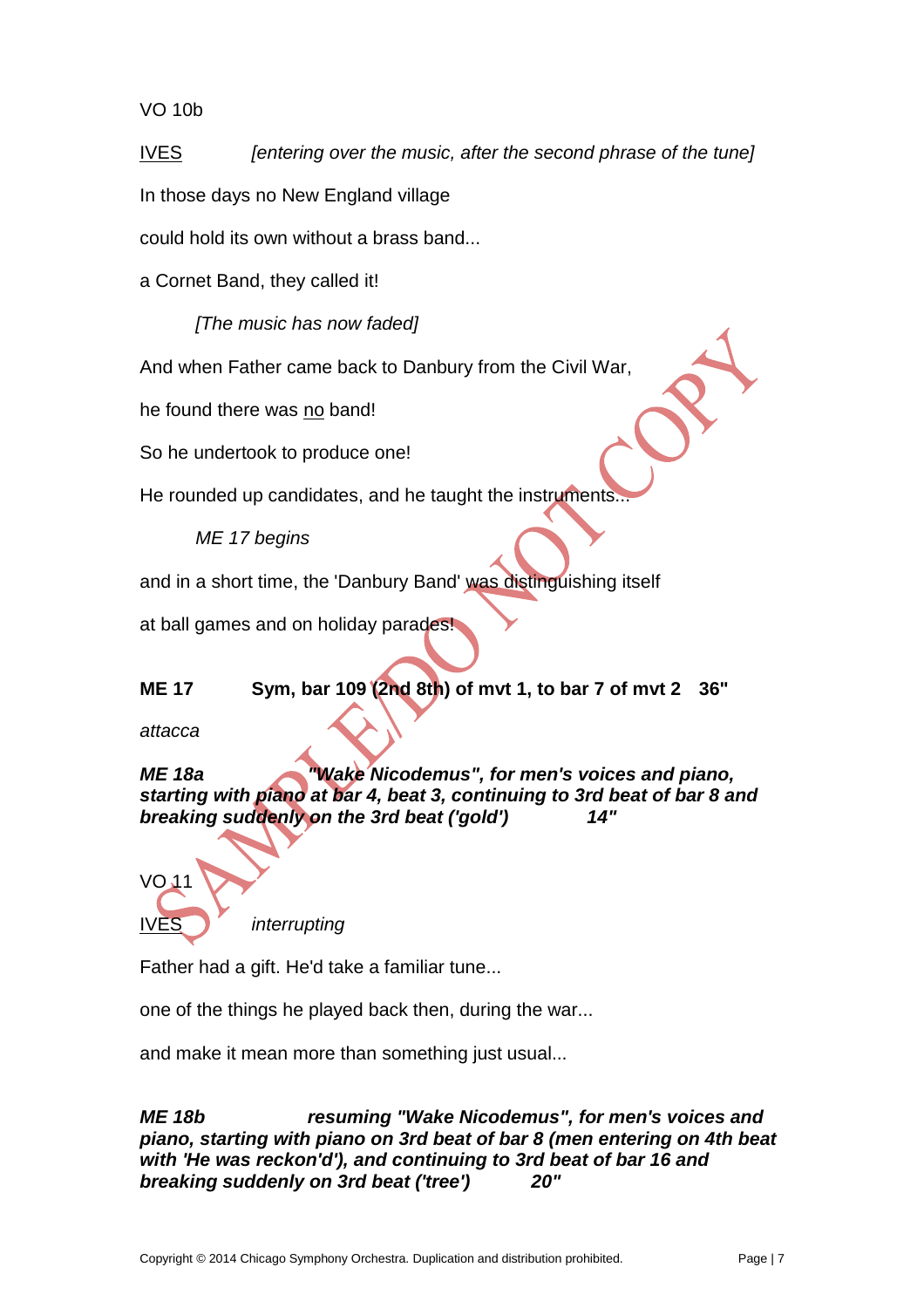*attacca*

#### **ME 19 Mvt 2, bars 8-28 39"**

VO 12

IVES

There was something also about the way Father led the hymns in church.

Even if the choir could read music readily at the rehearsals,

he liked to play each part over with his horn,

and that way, he'd have them get it through listening, through the ear...

#### *ME 20 "Bringing in the Sheaves", in A flat, refrain only (8 bars), SATB + organ (or piano) 16"*

*attacca*

**ME 21 From bar 42 to 60 (minus new voices on last beat) 36"**

VO 13a

IVES

When I went to college

*[to Harmony]*

and Father suddenly died...

*[back to audience]*

and Ltook 'strict composition' classes with Professor Horatio W. Parker,

I felt more and more what a remarkable background and start

Father had given me in music.

Parker was a composer, widely known, a good technician but... limited...

After the first two or three weeks in Freshman year,

I didn't bother him any more with the experimental ideas

which Father had encouraged...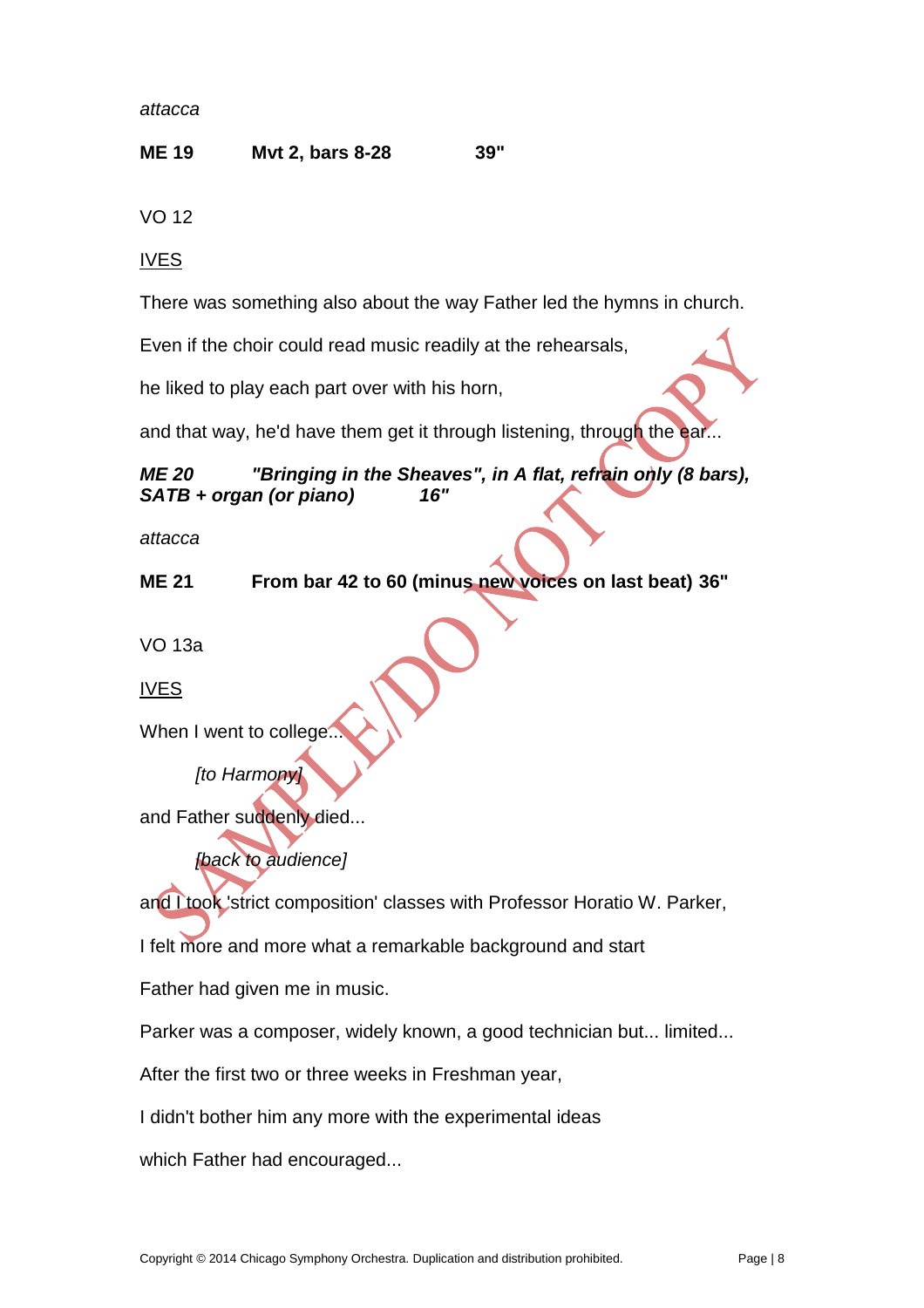Instead, I wrote and had things played

by the Hyperion Theater Orchestra, led by 'Professor Fichtl'!

Brass band pieces, overtures, and marches...

*Recorded music 2 Ives playing March No.6 for piano*

*[let the music flow for a bit then come in over the top]*

VO 13b

IVES

'Here's to Good Old Yale!'

*[after the music]*

And I'd put college tunes in the trios...

and 'Professor Fichtl' would get the students in the audience

whistling, and beating time...

## *ME 22 "Where oh where are the verdant freshmen?", men's voices, gently breaking off at top of bar 7, holding the word 'Safe' and with the orchestra starting over the top 14"*

*attacca*

**ME 23 From bar 69 (1st time = oboes) to 81 (3rd beat) 33"**

VO 14 IVES

You know, there's a thing I've often wondered about...

I always seemed to have worked with more natural freedom,

when I knew the music wasn't going to be played before a concert public,

or rather before people who couldn't get our from under,

as is the case in a church congregation...

Even after giving up the organ position at Central Presbyterian in New York,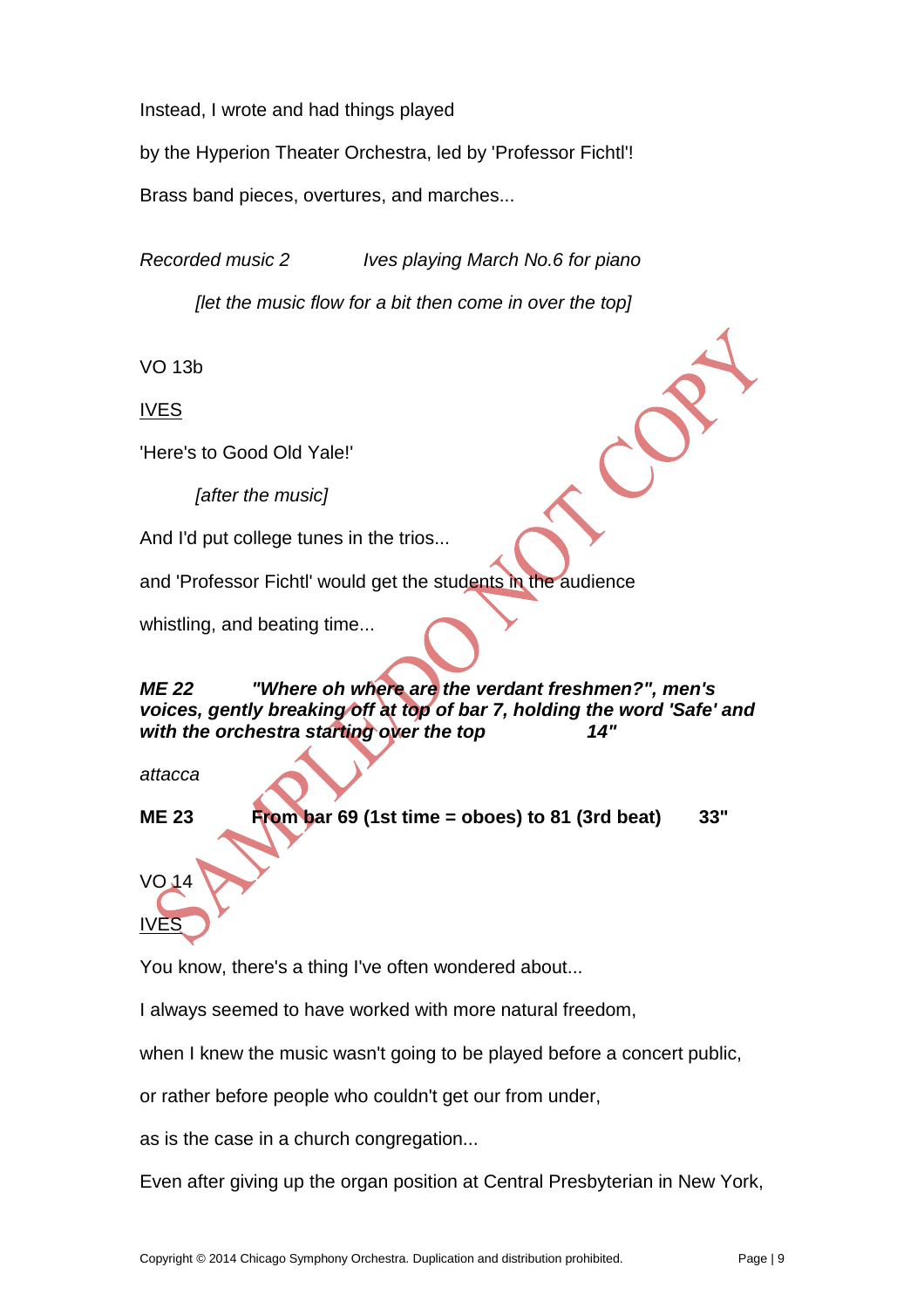I went on substituting for an occasional Sunday service...

and on those occasions,

I would take the opportunity of trying things out that I was working on...

I might take a couple of hymns by Lowell Mason...

#### **HARMONY**

Mr Ives's favorite composer of hymns...

#### IVES

I personally (this is a personal remark) think that... the repose and reputation of a successful pianist  $\blacksquare$ a nice celebrity of world fame who plays Chopin... is offset by the truth and obscurity of a village-organist who plays Bach and Lowell Mason with such affection that he would give his life rather than lose them.

## *[the music starts]*

Lowell Mason!... Hamburg!...

HARMONY *remembering the words, as she hears the tune* 'When I survey the wondrous cross On which the Prince of glory died, My richest gain I count but loss,

And pour contempt on all my pride.'

## *ME 24 Harmonium plays 'Hamburg', text is spoken over 40"*

VO 15

IVES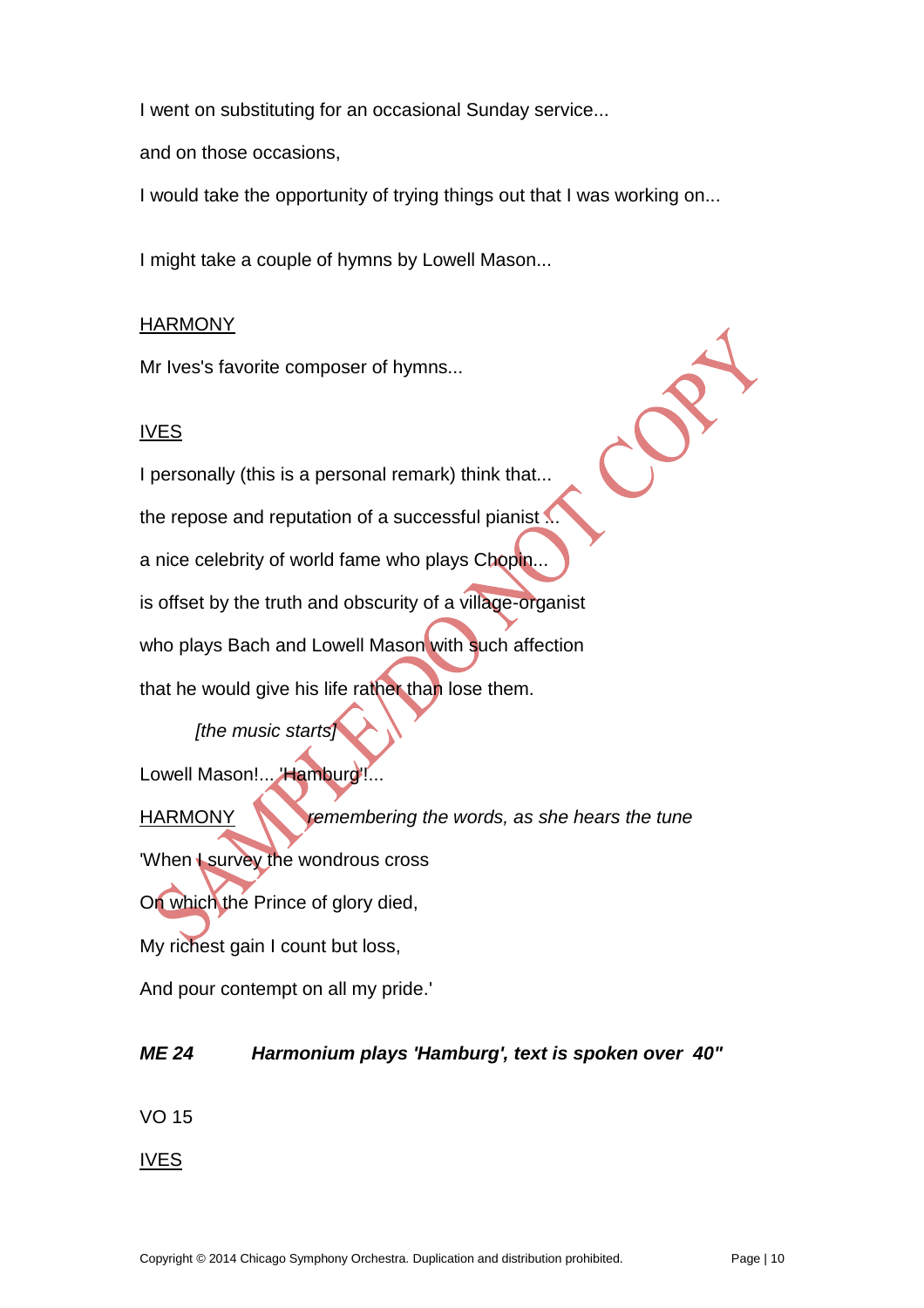And the same composer's... 'Naomi'...

HARMONY *remembering the words, and half singing the tune as the organist plays*

'Now from the altar of my heart

Let incense flames arise;

Assist me, Lord, to offer up

Mine evening sacrifice.'

*ME 25 Harmonium plays 'Naomi', text is sung/spoken over 35"*

VO 16a

IVES

Now... in this Symphony... you'll hear what I worked out.

First a line from 'Hamburg'...

**ME 26a Trombones and tuba play bars 137-144 (but faster [score provided]),** *with chorus in unison over the top* **16"**

VO 16b

IVES

And then one from 'Naomi'...

**ME 26b Trombones and tuba play bars 145-151 (but faster [score provided]),** *with chorus in unison over the top* **16"**

VO 16c

IVES

And then the third line from 'Hamburg'...

#### **ME 26c Trombones and tuba play bars 153-159 (but faster [score provided]),** *with chorus in unison over the top* **16"**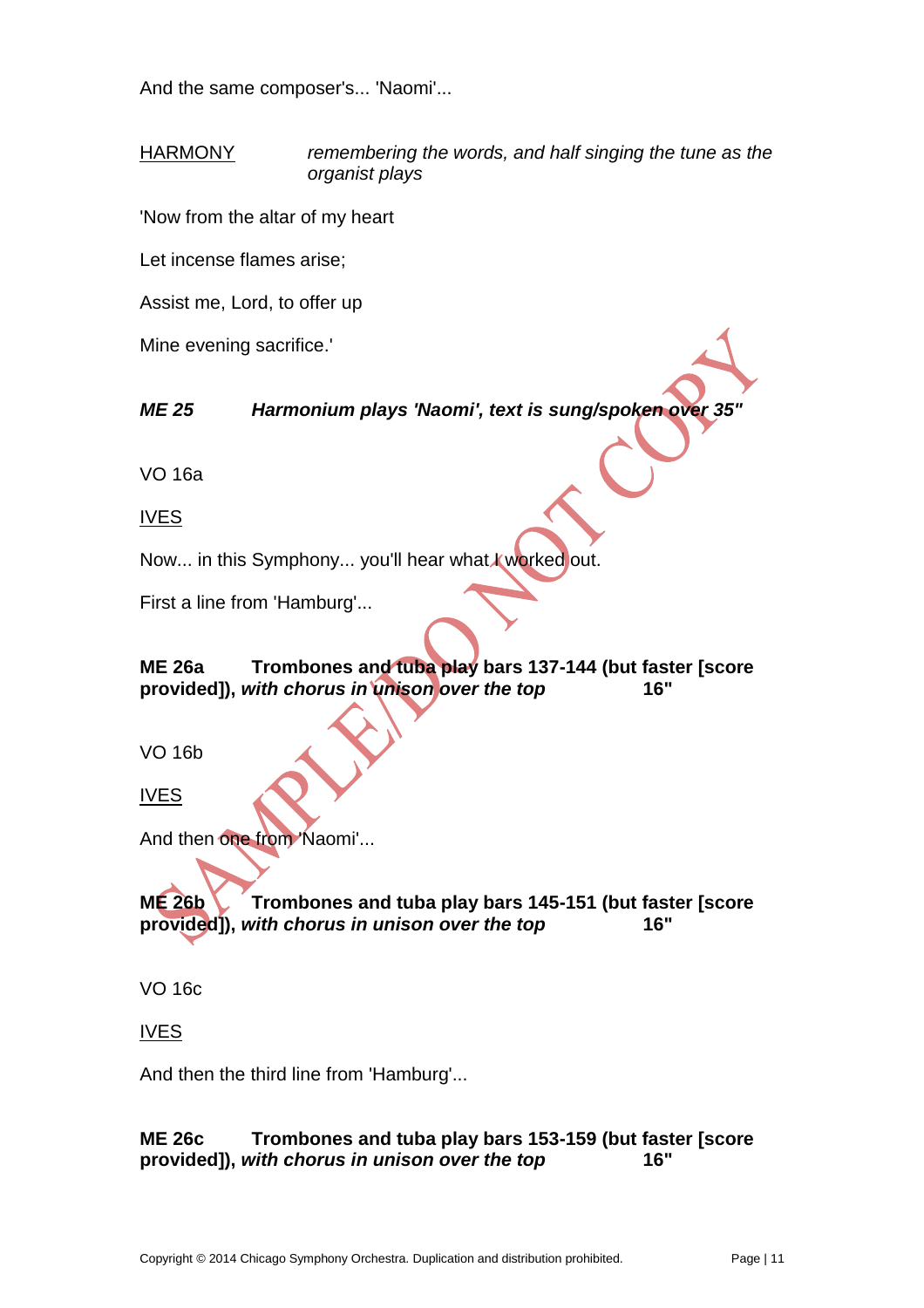### VO 16d

### IVES

And the last line... from 'Naomi'...

#### **ME 26d Trombones and tuba play bars 160-165 (but faster [score**  provided]), with chorus in unison over the top

VO 17

IVES

I believe that many American composers have been interested

in working things out for themselves...

But at the same time it seems to be a general opinion in this country that

unless a man has studied all his life in a European conservatory,

he has no right to throw anything at an audience...

And it also seems to be taken for granted

that anybody who composes must be conversant

with all the music written in the world up to last night...

And they can't understand why I don't know this piece or that piece.

Well, I don't! And as I see it, there are two reasons why I don't...

One is, being in business for so many years,

I had only evenings, weekends and vacations in which to work...

The other reason was...

listening to concert music put me out of my stride...

confused me... threw me off...

Hearing the old pieces though...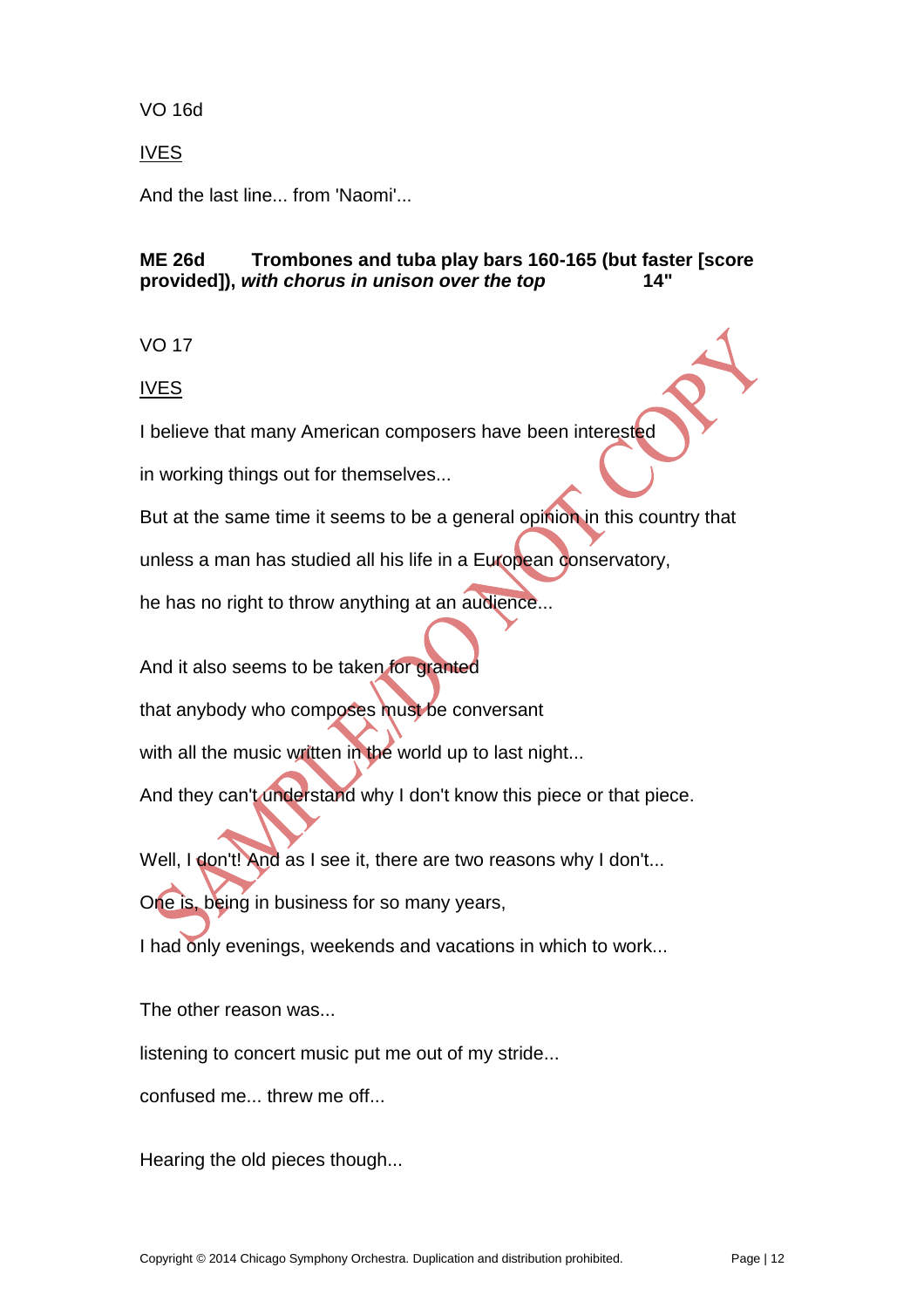the ones I'd been familiar with all my life...

did not have this effect... ever...

Bach... Beethoven...

*[with suddenly greater intensity]*

and Brahms!

#### **ME 27 Brahms: Symphony 1, mvt 1, bars 157-175 (downbeat) 19"**

VO 18

IVES

When I was still in college,

the composer George W. Chadwick visited our class

Lord, what a beer breath!

But he told me one of my songs was...

"In its way... almost as good as Brahms!"

**ME 28 From bar 355 to end 56"**

Movement 3 Redding Campground

VO 19

IVES *taking us into a new world*

A long time ago... a 'nice' young man...

(his musical sense being limited to 3 years' study at the Boston Conservatory)

said to my Father:

"How can you stand to hear old John Bell sing?

Off-key, wrong notes and everything!"

*Recorded music 3 Charles Ives playing the discarded slow movement of Symphony 1.*